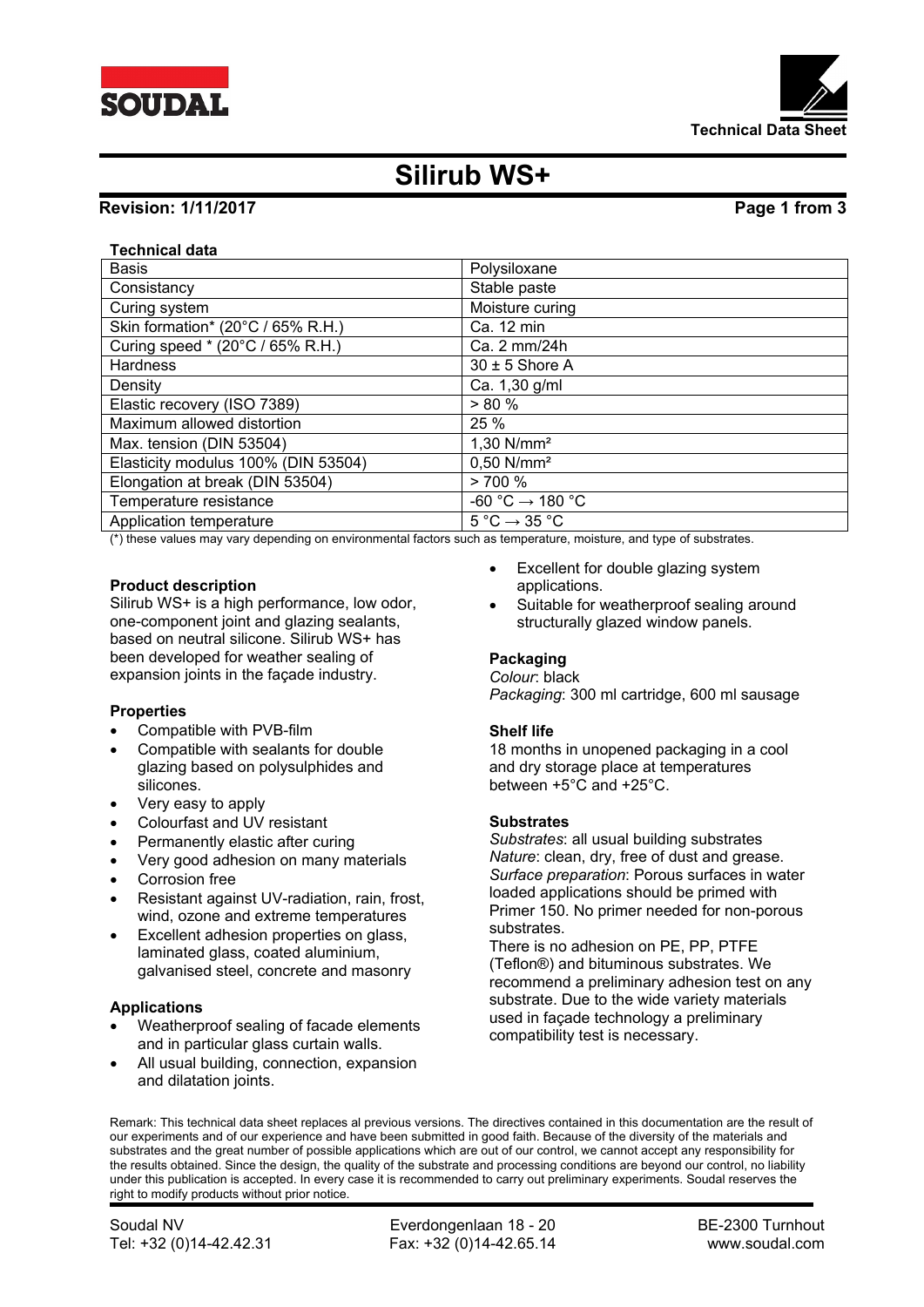



# **Silirub WS+**

# **Revision: 1/11/2017 Page 2 from 3**

## **Joint dimensions**

Glazing and window applications: top sealing = minimum width 4 mm, depth at least 6 mm. Minimum joint width for connection joints around windows: 10 mm. Weatherseal and other applications: joint width 5 - 10 mm: joint depth 5 mm. Joint width 10 - 30 mm: depth = 1/2\*width.

# **Application method**

*Application method*: With manual- or pneumatic caulking gun. *Cleaning*: Clean with White Spirit or Soudal Surface Cleaner immediately after use (before curing).

*Finishing*: With a soapy solution or Soudal Finishing Solution before skinning. *Repair*: With the same material

# **Health- and Safety Recommendations**

Take the usual labour hygiene into account. Consult the packaging label for more information.

#### **Remarks**

- Not suitable as adhesive for structural glazing applications.
- Do not use on natural stones like marble, granite,...(staining). Use Soudal Silirub MA or Silirub+ S8800 for this application.
- The use of Soudal Surface Activator is recommended in combination with powder coated aluminium.
- A total absence of UV can cause a color change of the sealant.
- In an acid environment or in a dark room, white silicone can slightly turn yellow. Under the influence of sunlight it will turn back to its initial colour.
- When finished with a finishing solution or soapy solution, make sure that the surfaces are not touched by this solution. This will cause the sealant not to adhere to that surface. Therefore we recommend to only dip the finishing tool in this solution.
- We strongly recommend not to apply the product in full sunlight as it will dry very fast.
- Do not use in applications where continuous water immersion is possible.
- Do not use on polycarbonate. Use Silirub PC instead.

### **Standards and certificates**

- Meets ISO 11600 G 25 LM
- Meets ASTM C-920 Type S, Grade NS Class 35, Use T,NT, A, and G

# **Environmental clauses**

the VOC-content.

*Leed regulation:* Silirub WS+ conforms to the requirements of LEED. Low –Emitting Materials: Adhesives and Sealants. SCAQMD rule 1168. Complies with USGBC LEED® 2009 Credit 4.1: Low-Emitting Materials – Adhesives & Sealants concerning

Remark: This technical data sheet replaces al previous versions. The directives contained in this documentation are the result of our experiments and of our experience and have been submitted in good faith. Because of the diversity of the materials and substrates and the great number of possible applications which are out of our control, we cannot accept any responsibility for the results obtained. Since the design, the quality of the substrate and processing conditions are beyond our control, no liability under this publication is accepted. In every case it is recommended to carry out preliminary experiments. Soudal reserves the right to modify products without prior notice.